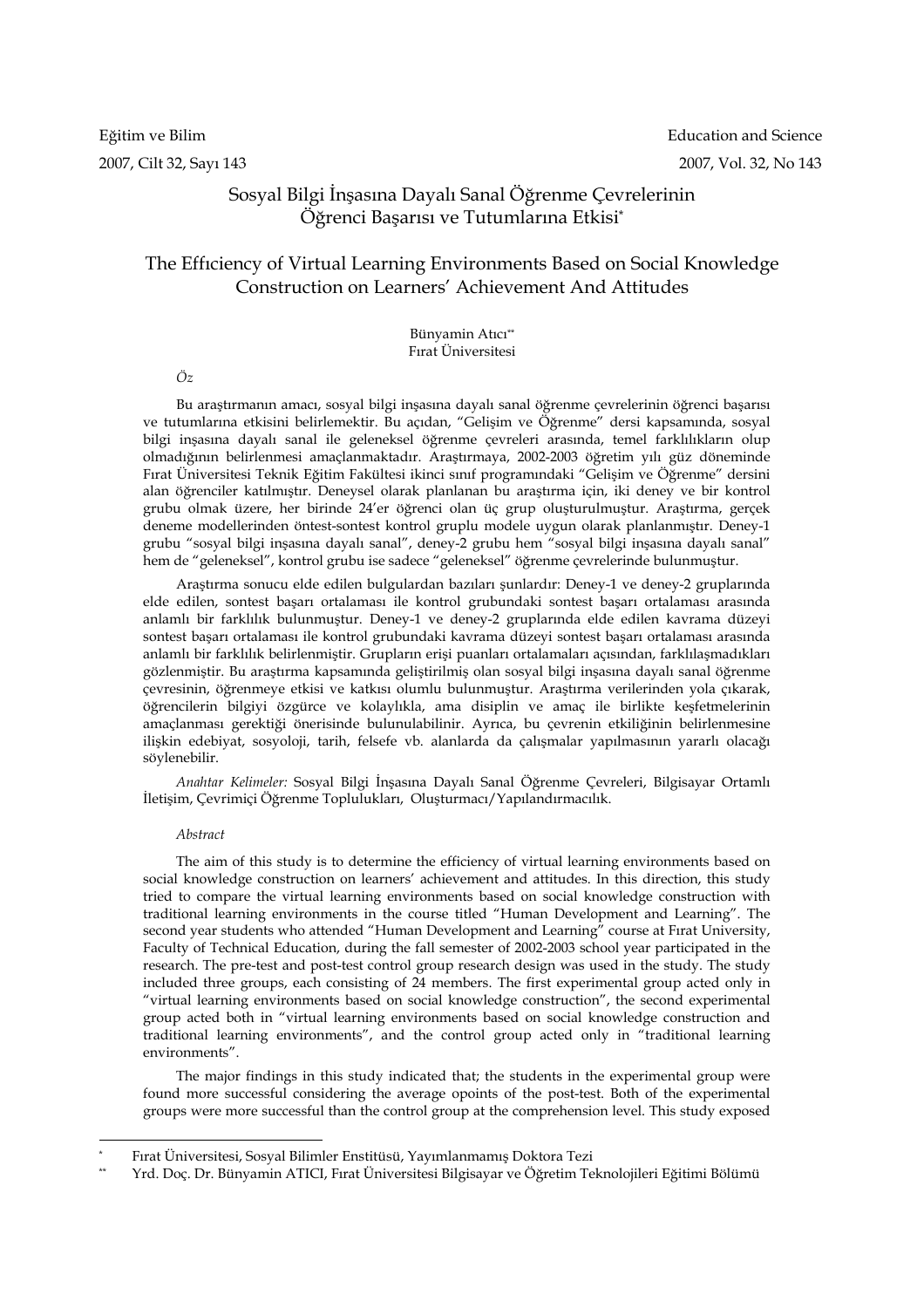positive findings of the virtual learning environments based on social knowledge construction about learning and teaching. It can be recommended that it is important to give learners more initiative under less control. It can be said that it will be useful to implement courses such as literature, sociology, history, and philosophy in this environment in order to determine its efficiency from different points.

*Keywords:* Virtual Learning Environments based on Social Knowledge Construction, Computer Mediated Communication, Online Learning Communities, Constructivism.

#### *Summary*

The aim of this study is to determine the efficiency of virtual learning environments (VLE) based on social knowledge construction on learners' achievement and attitudes. To achieve this, this study tried to compare the virtual learning environments based on social knowledge construction with traditional learning environments in one "Human Development and Learning" course. This research makes significant contribution to the field by examining the "Computer Mediated Communication" and "Virtual Learning Environments" in the framework of "Social Knowledge Construction" and "Online Learning Communities" that can be thought as basic determinants of educational institutions of information age.

Second year students who followed "Human Development and Learning" course at the Faculty of Technical Education at Firat University, during 2002-2003 fall term participated in the research. The pretest and post-test control group research design was used in the study. The study included three groups each consisting of 24 members. The first experimental group acted in only "virtual learning environments based on social knowledge construction", the second experimental group acted in both "virtual learning environments based on social knowledge construction and traditional learning environments", and the control group acted in only "traditional learning environments".

In this study, five different research instruments were used. The first one was an achievement test designed for the "Human Development and Learning" course, especially for the "cognitive development", "personality development", and "the factors that affect learning" sections of the course. This test was used both as pre-test to measure learner`s course entrance level and also post-test to determine their end of course achievement levels. The second one was FUVLE, the virtual learning environment. FUVLE is the application platform of the "human development and learning" course. It's also a course software and management system that is prepared by the researcher in the light of constructivist theory, literature, and specialists' opinions. The third one was an attitude survey which measured participants' opinions on the virtual learning environment.

The major findings in this study indicated that the students in experimental group were found more successful considering the average points of the post-test results. Both of the experimental groups were more successful than the control group on the comprehension level of the cognitive domain. This study exposed positive findings of the virtual learning environments based on social knowledge construction about learning and teaching.

In this study, the following results were obtained by comparing our findings with the other research in the field. The results of this study show that virtual learning environments support collaborative learning and participants' collaborative learning occurred as a result of VLE because it is easy to use. In VLE, quality content is key to success. The lack of proper Turkish source in the web is a major disadvantage. In social interaction, not only the environment but also the student-student and student-teacher interaction is important and effective. The results also showed that students' participation was very high.

This research illustrated that learner control was effective in the VLEs based on social knowledge construction. In addition, the results revealed that student can access knowledge through suitable guidance, decide to use the suitable strategy and content, and have suitable cognitive strategies to practice their knowledge. Participants are very active and instead of memorization, they can solve problems. In conclusion, computer mediated communication supports the construction of social knowledge.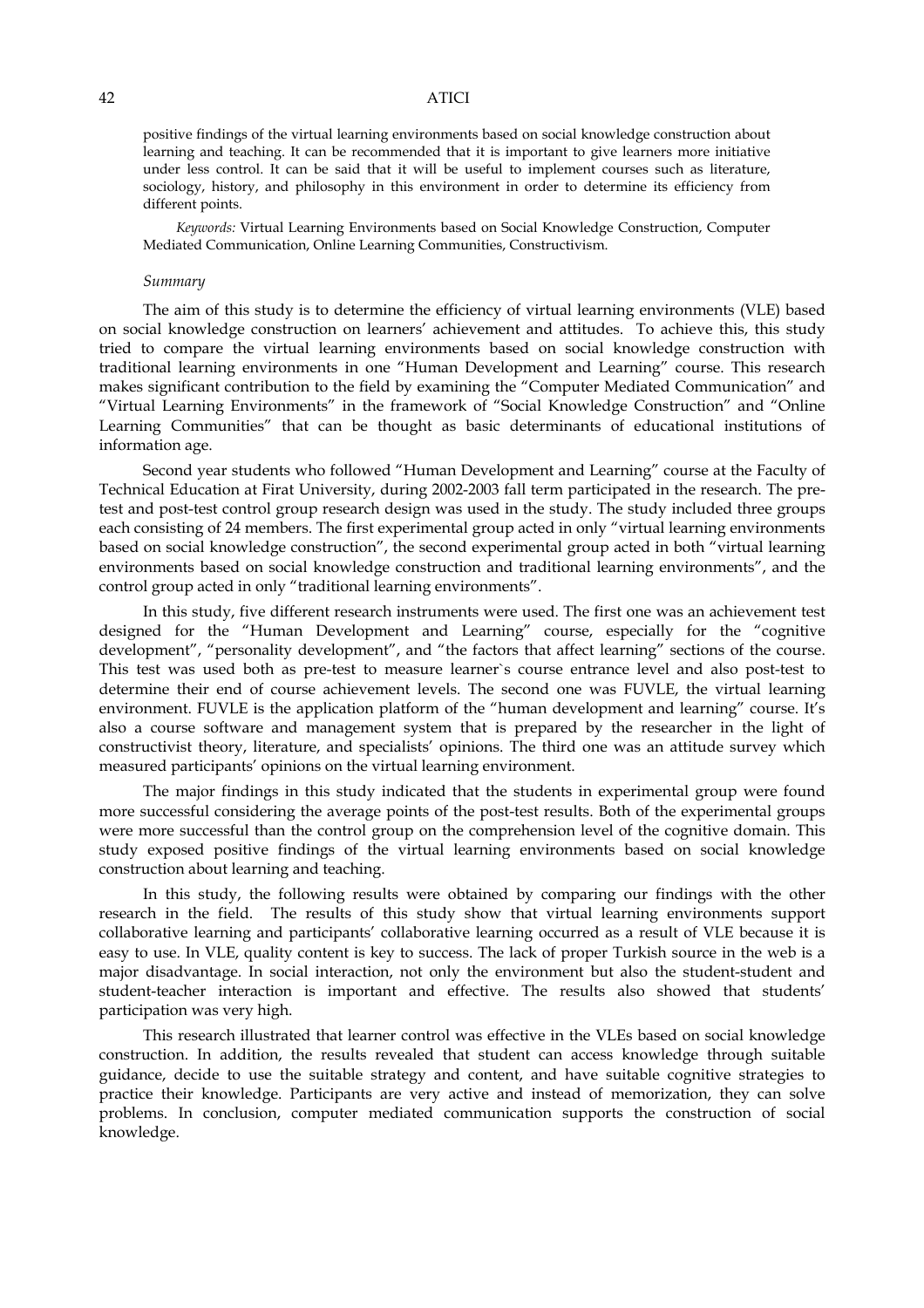Based on these findings, it can be recommended that it's important to give learners more initiative and less control while guiding them in their knowledge construction. It can also be said that it will be very useful to implement such courses such as literature, sociology, history, philosophy etc., at this environment for determining its efficiency from different points.

### Giriş

Tarih boyunca, teknolojik ilerlemeler değişimleri de beraberinde getirmişlerdir. Johann Gutenberg'in 1436 yılında matbaayı icadından sonra, hızla yaygınlaşan basılı materyallere dayalı iletişim, 19. yy ortaları ile 20. yy başlarında telgraf, telefon ve radyonun icadıyla birlikte, büyük değişimlerin yaşanmasına yol açmıştır. Ancak, asıl ve çarpıcı değişim, McLuhan'ın popülerleştirdiği "küresel köy" kavramını yaygınlaştıran ve 1990'lı yıllarda hızla gelişimini sürdüren internet ile birlikte gerçekleşmiştir. Teknolojinin öğrenme açısından kullanılma tarihine bakıldığında ise, iddia ve hayal kırıklıklarının yaşandığı görülmektedir. 1960'lı yıllarda öğretim makineleri ile başlayıp, 1970 ve 1980'li yıllarda bilgisayar destekli öğretim uygulamaları ile devam eden süreç, yeni bir alanın kilometre taşlarından birisidir. Günümüzde ise hızla gelişen uygulamaların başında, sanal öğrenme çevreleri gelmektedir. Bu uygulamaların hızla gelişmesi, toplumsal ve teknolojik gereksinimlerin ortaya çıkardığı eğitsel değişimlere bir örnek olarak görülebilir. Ayrıca, bir öğrenme-öğretme aracı olarak bilgisayar ortamlı iletişimin okullarda kullanılmasının gittikçe arttığı gözlenmektedir. Bu durum, öğrenme-öğretme süreçlerini de dramatik olarak değişikliğe uğratmaktadır.

Bu değişimin başında, sanal eğitim uygulamaları gelmektedir. Teknoloji ve eğitim arasındaki ilişkileri karakterize eden, sanal eğitim uygulamaları kapsamında, üç öğeden bahsedilebilir. Bunlar:

- Yeni teknolojiler, etkili öğrenme olanaklarının oluşturulmasını sağlamaktadır.
- Yeni teknolojiler, daha çok öğrenciye ulaşma olanağı vermektedir.
- Yeni teknolojiler, yükseköğretimin yapısını dönüştürebilme olanağına sahiptirler.

Bilgisayar ve ağ teknolojileri, siber-uzayda bireylere yeni öğrenme olanakları sağlamaktadır. Bu olanaklar bağlamında, öğrenme-öğretmenin doğasına ilişkin değerler de bütünüyle değişikliğe uğramaktadır. Bu değişikliklere bağlı olarak sanal öğrenme çevreleri ve sosyal bilgi inşası önem kazanmaktadır. Sanal öğrenme çevresi; öğrenme sürecine, bilgisayar ve internet teknolojilerinin kullanımını dahil eden ve öğrencilere öğrenme deneyim-yaşantıları sağlamayı hedefleyen bir dizi öğrenme-öğretme araçlarıdır. Sosyal bilgi inşası ise, sosyokültürel teoriler doğrultusunda (Vygotsky, 1978; Cole, 1996; Wertsch, 1998), bilginin öncelikli ve temel olarak sosyal ve ortaklaşa/işbirlikli etkinliklere dayalı yapılandırma olduğunu vurgulayan bir modeldir.

Bu araştırmada, bilgi çağı eğitim kurumlarının temel belirleyicileri olan "Bilgisayar Ortamlı İletişim (BOİ)" ile "Sanal Öğrenme Çevreleri (SÖÇ)"nin özellikle "Sosyal Bilgi İnşası (SBİ)" ve "Çevrimiçi Öğrenme Topluluğu (ÇÖT)" anlayışı ile birlikte ele alınmasının, bu alana yönelik önemli bir katkı sağlayacağı düşünülmektedir.

#### *Araştırmanın Amacı*

Araştırmanın genel amacı, sosyal bilgi inşasına dayalı sanal öğrenme çevrelerinin geleneksel öğrenme çevreleri ile karşılaştırılarak öğrenci başarısı ve tutumlarına etkisini belirlemektir.

#### *Denenceler*

Belirlenen bu alt amaçlar doğrultusunda, aşağıdaki denenceler test edilmiştir.

Birinci Alt Amaca İlişkin Denenceler

Sosyal bilgi inşasına dayalı sanal öğrenme çevreleri (SBİD/SÖÇ) kapsamında yapılan bu araştırmada, üç grup bulunmaktadır. Bunlar, sosyal bilgi inşasına dayalı sanal öğrenme çevrelerinde yer alan deney-1, hem sosyal bilgi inşasına dayalı sanal hem de geleneksel öğrenme çevrelerinde yer alan deney-2 ve sadece geleneksel öğrenme çevresinde bulunan kontrol gruplarıdır. Bu gruplara bağlı olarak aşağıdaki denenceler test edilmiştir: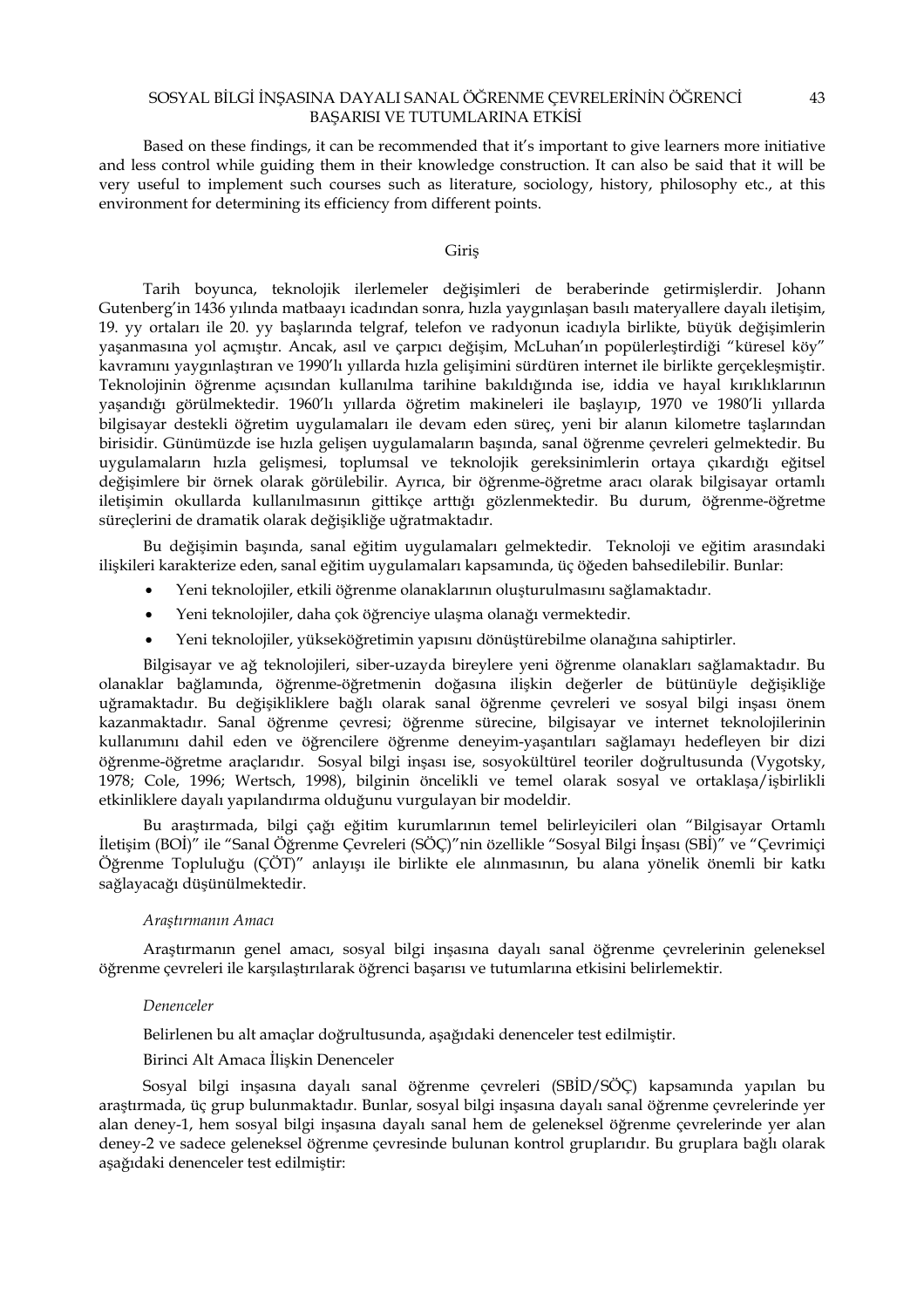- 1. Sosyal bilgi inşasına dayalı sanal öğrenme çevreleri içerisinde yer alan deney-1 grubunun, başarı testinin tümünden aldığı öntest ve sontest puanları arasında anlamlı bir farklılık yoktur.
- 2. Hem sosyal bilgi inşasına dayalı sanal hem de geleneksel öğrenme çevreleri içerisinde yer alan deney-2 grubunun, başarı testinin tümünden aldığı öntest ve sontest puanları arasında anlamlı bir farklılık yoktur.
- 3. Geleneksel yöntemin uygulandığı kontrol grubunun, başarı testinin tümünden aldığı öntest ve sontest puanları arasında anlamlı bir farklılık yoktur.
- 4. Sosyal bilgi inşasına dayalı sanal öğrenme çevreleri içerisinde yer alan deney-1 ve deney-2 gruplarının başarı testinin tümünden aldığı öntest puanları arasında anlamlı bir farklılık yoktur.
- 5. Sosyal bilgi inşasına dayalı sanal öğrenme çevreleri içerisinde yer alan deney-1 ve deney-2 gruplarının, başarı testinin tümünden aldığı sontest puanları arasında anlamlı bir farklılık yoktur.
- 6. Sosyal bilgi inşasına dayalı sanal öğrenme çevreleri içerisinde yer alan deney-1 ve deney-2 grupları ile geleneksel öğrenme çevrelerinde yer alan kontrol gruplarının, testin tümünden aldıkları sontest puanlarının ortalamaları arasında anlamlı bir farklılık yoktur.
- 7. Sosyal bilgi inşasına dayalı sanal öğrenme çevreleri içerisinde yer alan, deney-1 ve deney-2 grupları ile geleneksel öğrenme çevrelerinde yer alan kontrol gruplarının, erişi puanları ortalamaları açısından aralarında anlamlı bir farklılık yoktur.
- 8. Deney-1, deney-2 ve kontrol gruplarının, bilişsel alanın bilgi düzeyi başarı puanları açısından, sontest puanları arasında anlamlı bir farklılık yoktur.
- 9. Deney-1, deney-2 ve kontrol gruplarının, bilişsel alanın kavrama düzeyi başarı puanları açısından, sontest puanları arasında anlamlı bir farklılık yoktur.

*İkinci Alt Amaca İlişkin Denenceler*

- 10. Deney-1 ve deney-2 gruplarının tutum ölçeği öntest puanları arasında anlamlı bir farklılık yoktur.
- 11. Deney-1 ve deney-2 gruplarının tutum ölçeği sontest puanları arasında anlamlı bir farklılık yoktur.
- 12. Deney-1 grubunun tutum ölçeği öntest-sontest puanları arasında anlamlı bir farklılık yoktur.
- 13. Deney-2 grubunun tutum ölçeği öntest-sontest puanları arasında anlamlı bir farklılık yoktur.
- 14. Sosyal bilgi inşasına dayalı sanal öğrenme çevreleri içerisinde yer alan deney-1 ve deney-2 gruplarının, tutum ölçeği erişi puanları ortalamaları açısından aralarında anlamlı bir farklılık yoktur.

### *Araştırma Modeli*

Bu araştırmada, deney-1 ve deney-2 gruplarına uygulanan sosyal bilgi inşasına dayalı sanal ile kontrol grubuna uygulanan geleneksel öğrenme çevrelerinin, öğrenci başarısı ve tutumları üzerindeki etkisi araştırılmaktadır. Bu doğrultuda bağımsız değişkenler olan sosyal bilgi inşasına dayalı sanal ile geleneksel öğrenme çevrelerinin, bağımlı değişken olan öğrenci başarısı ve tutumlarına etkisi belirlenmeye çalışılmaktadır. Bu araştırma, deneme modelinde bir araştırmadır. Deneme modellerinde, "bağımsız değişkendeki sistemli değişmelerin, bağımlı değişkeni nasıl etkiledikleri saptanmaya çalışılır" (Karasar, 1994: 88).

Deneysel araştırma modeli gereği deney ve kontrol grupları oluşturulmuştur. Gruplar, iki deney ve bir kontrol grubu olarak belirlenmiştir. Bu gruplar ve özellikleri şunlardır:

- Deney-1 grubu; sosyal bilgi inşasına dayalı sanal öğrenme çevrelerinde bulunan grup,
- Deney-2 grubu; hem sosyal bilgi inşasına dayalı sanal hem de geleneksel öğrenme çevrelerinde bulunan grup,
- Kontrol grubu; geleneksel öğrenme çevrelerinde yer alan grup.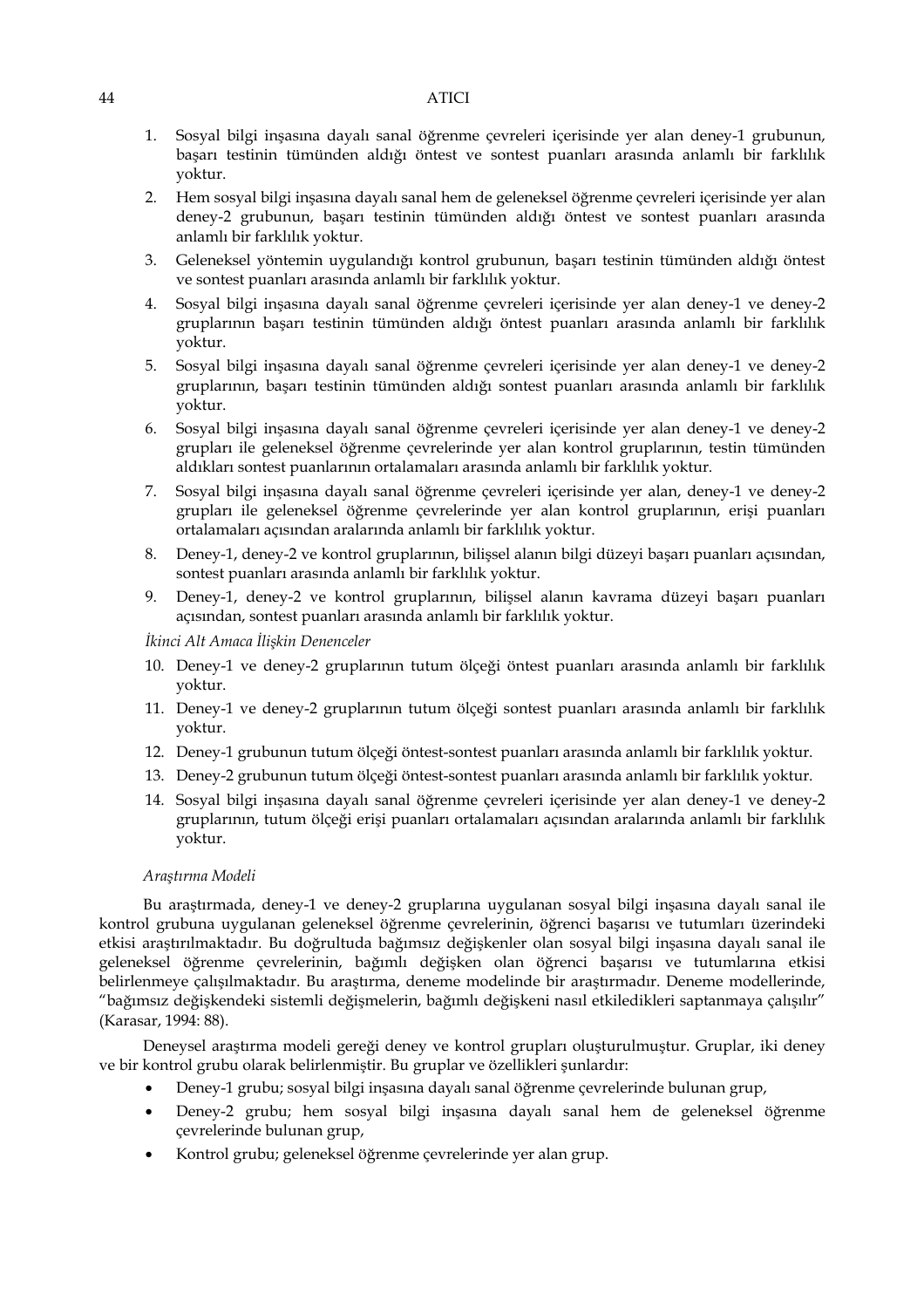Deneysel nitelikte gerçekleştirilen bu araştırma, "öntest-sontest kontrol gruplu modele" göre desenlenmiştir (Karasar, 1994: 94-103; Balcı, 1995: 248-253).

### *Evren ve Örneklem*

Bu araştırma, 2002-2003 öğretim yılı güz döneminde Fırat Üniversitesi Teknik Eğitim Fakültesi'nde yürütülmüştür. Araştırmanın çalışma evreni, Fırat Üniversitesi Teknik Eğitim Fakültesi, Elektronik-Bilgisayar bölümleri ikinci sınıflarında okuyan tüm I. ve II. öğretim öğrencilerinin yer aldığı 180 kişiden oluşmaktadır.

### Örneklem Grubunun Seçilmesi

Deney ve kontrol gruplarının oluşturulmasında, aşağıdaki ölçütler dikkate alınmıştır:

- 1. Öğrencilerin sanal çevrelerde derse katılma nedenleri,
- 2. Öğrencilerin sanal ya da geleneksel öğrenme çevrelerine ilişkin tutumları,
- 3. Öğrencilerin tartışma ya da etkinliklere katılım durumları,
- 4. Öğrencilerin daha çok hangi ortamda gerçekleştirilen etkinliklere katılmak istedikleri,
- 5. Öğrencilerin web tabanlı uygulamalara ilişkin bilgi ve beceri düzeyleri,
- 6. Öğrencilerin öntest puanları.

Yansızlığı sağlamak amacıyla grupların oluşturulmasında, belirtilen bu ölçütlere ilişkin veriler toplanmıştır. Yine yansızlığı sağlamak açısından bu verilerin deney ve kontrol gruplarının oluşturulmasında etkili olduğu kabul edilmiştir. Elde edilen verilerden bir, iki ve altıncı ölçütler, öncelikle kümeleme analizi (Cluster Analysis) tekniği ile SPSS paket programında değerlendirilmiştir. Bu araştırmada başlangıçta üç grup (deney-1+deney-2+kontrol) üzerinde çalışılması ön bilgi olarak bilindiği için hiyerarşik olmayan kümeleme yöntemlerinden, k-ortalama tekniğinin uygulanmasına karar verilmiştir. SPSS paket programına, öğrencilerle ilgili altı veri grubu girilmiştir.

Birbiriyle benzer özellikler taşıyan üyelerin aynı gruplara atanması, bu esasa dayalı olan kortalama tekniğine göre yapılmıştır. Atamalardaki en çok üyesi olan gruplar karşılaştırıldığında, birinci küme 72 kişi, ikinci küme de 108 kişiden oluşmuştur. Aynı üyelerin büyük çoğunlukla bu iki grup içinde oldukları belirlenmiştir. Araştırma örnekleminin birbirine benzer 72 kişiden oluşması gerektiği için (Deney-1 = 24, Deney-2 = 24, Kontrol = 24), birinci kümede yer alan birbiriyle benzer özellikler taşıyan 72 kişi, örneklem olarak alınmıştır.

#### *Veri Toplama Araçları*

Araştırma verilerini toplamak için beş tür ölçme aracı kullanılmıştır. Bunlardan birincisi, araştırma kapsamındaki "Gelişim ve Öğrenme" dersinin, "Bilişsel Gelişim, Kişilik Gelişimi ve Öğrenme ile Öğrenmeyi Etkileyen Faktörler" ünitelerinin amaçlarına uygun olarak hazırlanmış olan başarı testidir. Başarı testi, öğrencilerin hem programa başlamadan önce giriş düzeylerini belirlemek için öntest hem de programı tamamladıktan sonra kazandıkları davranışları ölçmek amacıyla sontest olarak kullanılmıştır. 48 soru olarak hazırlanan başarı testi, kapsam geçerliğini belirlemek amacıyla, yedi kişiden oluşan uzmanların görüşlerine sunulmuş ve gelen öneri ile eleştiriler doğrultusunda toplam 43 sorudan oluşan bir test geliştirilmiştir. Hazırlanan başarı testi, asıl öğrenci grubuna uygulanmadan önce geçerlik ve güvenirlik analizlerinin yapılabilmesi için önceden belirlenen başka bir öğrenci grubuna uygulanmıştır. Yapılan uygulama sonucunda, test maddelerine ilişkin gerekli analizler yapılmıştır. Madde analizi sonucu her bir maddenin güçlük ve ayırıcılık indisleri hesaplanmıştır. Ayırıcılık indisi, 20'nin altında on madde testten atılmış, üç madde ise testin kapsam geçerliğini bozmamak amacıyla testten çıkarılmamış, .20 ile .30 arasında ayırıcılık indisine sahip olan maddeler ile birlikte, yeniden gözden geçirilip düzenlenmiştir (Turgut, 1987'den aktaran Taşpınar, 1997: 85). Madde güçlükleri .23 ile .91 arasında değişmektedir. Buna göre testte kolay ve güç maddelerin yer aldığı söylenebilir. Testin ortalama güçlüğü ise .61 olarak bulunmuştur. İdeal ortalama test güçlüğünün .50 olduğu dikkate alındığında (Tekin, 1994), testin orta güçlükte -istenilen ortalama güçlük derecesine sahip- bir test olduğu söylenebilir. Testin güvenirliği ise KR-20 formülüne göre yapılarak, güvenirlik katsayısı .74 olarak bulunmuştur. Bütün bu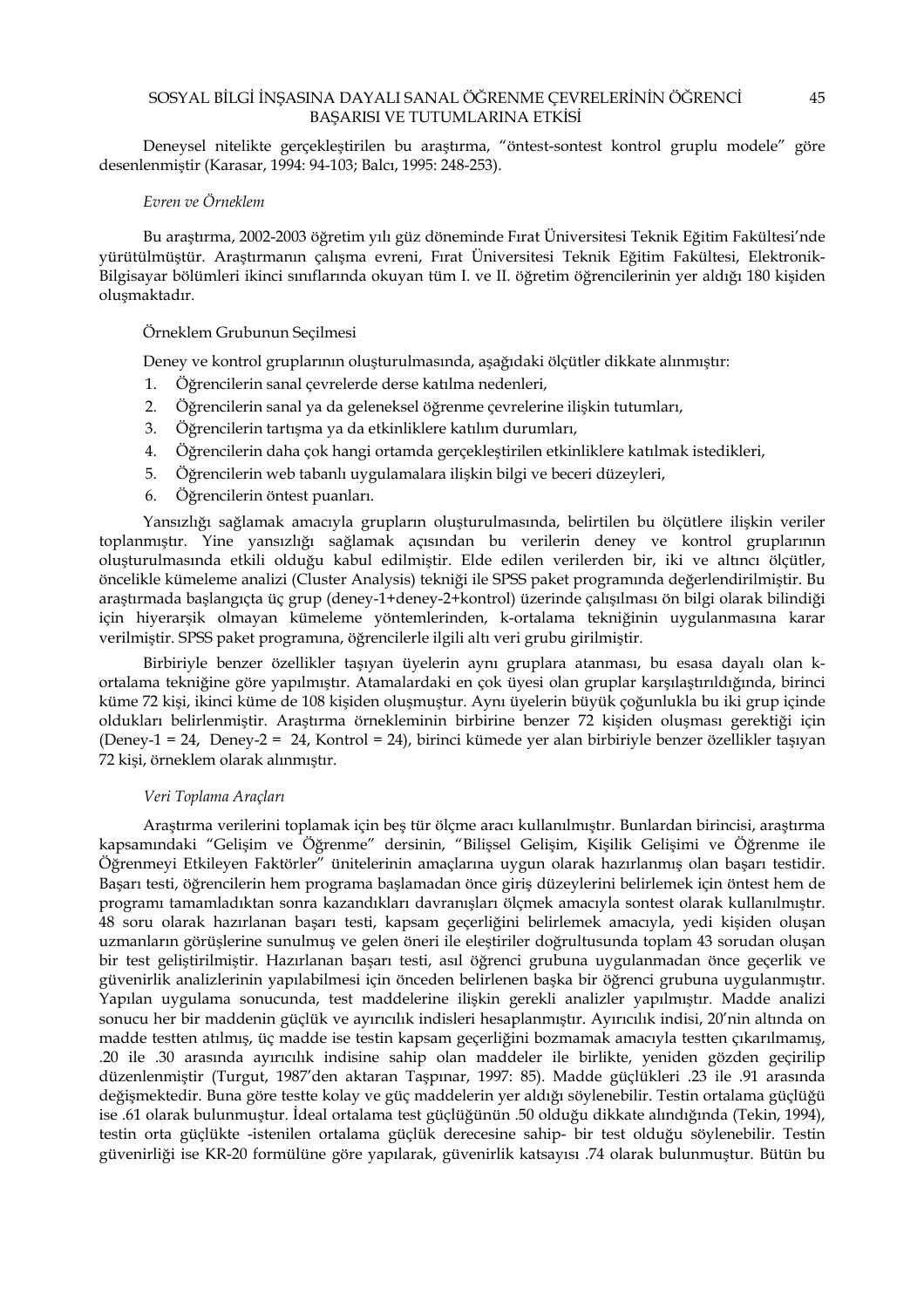sonuçlar dikkate alındığında, başarı testinin güvenilir olduğu söylenebilir. Bununla birlikte, testin dizi genişliğinin (R) standart sapmaya oranı da bu konuda bir fikir verebilmektedir. Bu değerin 4-6 arasında bir değer olması, testin güvenilir olduğu şeklinde yorumlanabilir (Tekin, 1994). Sözü edilen değer 5.32 olarak bulunmuştur. Bu da testin güvenirliğinin bir başka kanıtı olarak gösterilebilir.

İkincisi, "Gelişim ve Öğrenme" dersinin uygulama platformu olan ve "FUVLE" olarak adlandırılan sanal öğrenme çevresidir. FUVLE, web üzerinden öğrenme-öğretme ve kurs yönetimini desteklemek ve gerçekleştirmek için araştırmacı tarafından doktora tez araştırması doğrultusunda ilgili literatür ile uzman görüş ve yargıları kapsamında oluşturmacı/ yapılandırmacı yaklaşımın sosyal bilgi inşası modeli dikkate alınarak tasarımlanan ve geliştirilen bir kurs yazılım ve yönetim sistemidir.

Üçüncüsü, sanal öğrenme çevrelerine ilişkin deneklerin görüşlerinin alındığı tutum ölçeğidir. Burada, tutum ölçmekte yaygın olarak kullanılan likert tipi ölçek kullanılmıştır. Buna göre beşli ölçek oluşturulmuştur. Olumlu maddelerde 5=Kesinlikle Katılıyorum, 4=Katılıyorum, 3=Kararsızım, 2=Katılmıyorum, 1=Kesinlikle Katılmıyorum şeklinde cevap seçenekleri oluşturulurken; olumsuz maddelerde tam tersi şekilde "Kesinlikle Katılmıyorum" seçeneğine 5 puan verilmiş ve diğer seçenekler de buna göre düzenlenmiştir. Ölçeğin geliştirilmesinde aşağıdaki işlemler gerçekleştirilmiştir:

- 1. Madde havuzu: Bu aşamada öncelikle "sanal öğrenme çevrelerine" ilişkin detaylı bir literatür taraması yapılmıştır. Bu kapsamda 91 madde havuzda toplanmıştır. Bu maddelerin 26'sı olumsuz, 65'i olumlu önermeler şeklindedir.
- 2. Uzman görüşü: Havuzda yer alan maddeler beş kişiden oluşan uzman görüş ve yargısına sunulmuştur. Burada öncelikle maddelerin kapsam geçerliğinin sağlanmasına çalışılmıştır. Uzman görüş ve yargısı kapsamında havuzdaki maddeler bir ön elemeden geçirilmiştir.
- 3. Deneme formunun incelenmesi ve ön denemelerin yapılması: Oluşturulan 91 maddelik denemelik form, uzman yargısı ile ön incelemeden geçirilmiştir. Bu incelemede anlaşılırlık, kapsam, olumlu-olumsuz cümle ayrımının doğruluk düzeyi üzerinde durulmuştur. Elde edilen veriler ışığında, 60'ı olumlu, 21'i olumsuz, 81 maddelik deneme formu oluşturulmuştur. Hazırlanan form, tutumu ölçülecek benzer bir gruba ön deneme için uygulanmıştır. Bu grup, sanal ortamda gerçekleştirilen herhangi bir ders ya da etkinliğe katıldığını ifade eden, ancak, araştırma kapsamı dışında olan Elektronik-Bilgisayar bölümü üçüncü ve dördüncü sınıf I. ve II. öğretimde okuyan toplam 231 öğrenciden oluşmuştur.
- 4. Faktör analizi ve madde ayırıcılık güçlerinin belirlenmesi: Deney-1 ve deney-2 gruplarında yer almayan toplam 231 öğrenciye uygulanan 81 maddelik deneme formuna ilişkin veriler üzerinde, öncelikle faktör analizi yapılmıştır. Veriler, SPSS paket programında değerlendirilmiştir.

Faktör analizi ile yapılan uygulamalar sonucunda birinci faktör altında .35'in üzerinde faktör yüküne sahip 40 madde yer almıştır. Bu maddeler, özdeğeri 1'in üzerinde olan 11 faktör altında toplanmıştır. Ayrıca, Barlett Testi=3080.346, KMO=.84 bulunmuştur. Tüm maddelerin t değerleri, 122 serbestlik derecesi ile p<.05 düzeyinde anlamlı bulunmuştur. Başka bir deyişle, tutum ölçeğinin olumlu tutuma sahip olanlarla olmayanları yeterli kabul edilebilecek ölçüde, birbirlerinden ayırt edebileceği söylenebilir. Diğer yandan 40 maddeden oluşan bu ölçeğin, Cronbach Alpha güvenirlik katsayısı, .95 olarak bulunmuştur. Buna göre, ölçek homojen ve tek boyutluluk özelliği taşımaktadır.

Yukarıda belirtilen ölçme araçları, araştırmacı tarafından geliştirilmiş, geçerlik ve güvenirlik hesaplamaları yapılmıştır.

### *Denel İşlemler*

Araştırmaya ilişkin verileri elde etmek için gerçekleştirilen çalışmalar aşağıda sunulmaktadır.

- 1. Öntest ve sontest olarak kullanılan başarı testi geliştirme çalışmaları yapılmıştır
- 2. Öntest ve sontest olarak kullanılan tutum ölçeği geliştirme çalışmaları yapılmıştır.
- 3. Deney ve kontrol gruplarında yer alacak deneklerin seçimi için bir dizi çalışma yapılmıştır.
- 4. Başarı testi, 2002-2003 öğretim yılı güz döneminin ikinci haftasında, ikinci sınıflara öntest olarak uygulanmıştır. Veriler, öncelikle deney ve kontrol gruplarının seçimi için ele alınmış ve daha önce belirtildiği gibi diğer değişkenler ile birlikte değerlendirilerek deney-1, deney-2 ve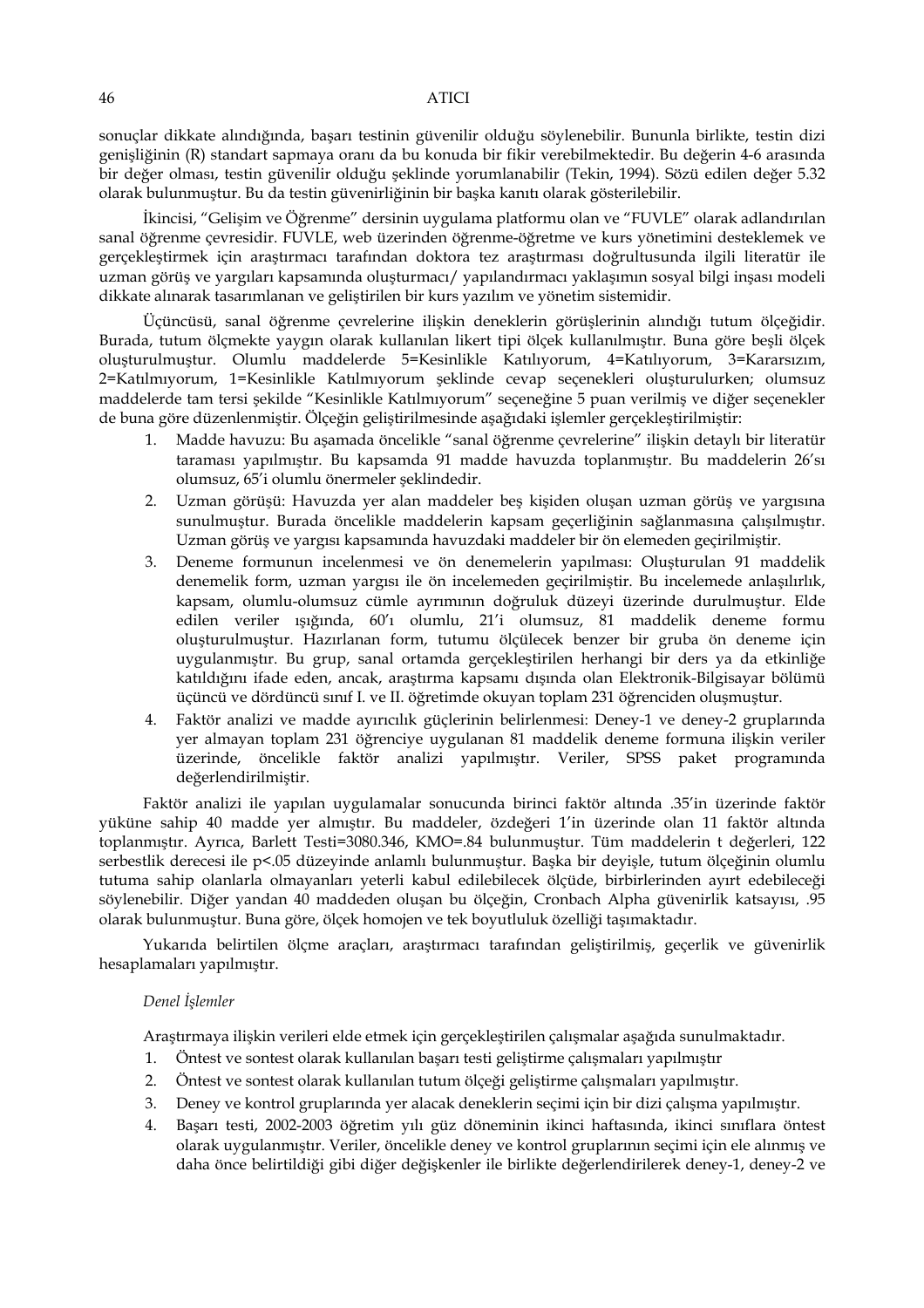kontrol grubu olmak üzere üç grup oluşturulmuştur. Anılan dönem içerisinde aynı zamanda hazırlanan tutum ölçeği de öntest olarak uygulanmıştır.

- 5. Grupların oluşturulmasından sonra, dördüncü hafta deneysel uygulamaya başlanmış ve uygulama altı hafta sürmüştür. Bu süre içerisinde gruplarda yapılan çalışmalarla ilgili ayrıntılar "öğretim yöntemleri ve uygulaması" başlığı altında sunulmuştur.
- 6. Deneysel işlemlerin tamamlanmasından sonra deney ve kontrol gruplarına, başarı testi dönem sonunda sontest olarak uygulanmıştır. Aynı şekilde, tutum ölçeği de dönem sonunda deney-1 ve deney-2 gruplarına, sontest olarak uygulanmıştır.

### Bulgular ve Yorumlar

 Bu bölümde, araştırma denenceleri doğrultusunda elde edilen bulgular ile bulgulara dayalı yorumlar, "Başarı" ve "Sosyal Bilgi İnşasına Dayalı Sanal Öğrenme Çevrelerine İlişkin Görüş ve Tepkiler" başlıkları altında ele alınmıştır.

*Başarı.* Deney-1, deney-2 ve kontrol gruplarına, "başarı testi" öntest ve sontest olmak üzere iki kez uygulanmıştır. Gerekli istatistiksel işlemler, ilgili denenceler doğrultusunda öğrencilerin aldıkları puanlar üzerinde yapılmıştır. Başarı testi ile ilgili denencelere ilişkin bulgular ve yorumlar aşağıda verilmiştir.

### *Denencelere İlişkin Bulgular ve Yorumlar*

*Denence 1.* Sosyal bilgi inşasına dayalı sanal öğrenme çevreleri içerisinde yer alan, deney-1 grubunun başarı testinin tümünden aldığı, öntest ve sontest puanları arasında anlamlı bir farklılık yoktur.

Deney-1 grubunun öntest ve sontest puanlarına ilişkin analizlerde, deney-1 grubunun öntest aritmetik ortalaması  $\bar{X}$  =22.13, standart sapması= 2.64 iken, sontest aritmetik ortalaması  $\bar{X}$  =26.04 ve standart sapması= 2.24 olarak belirlenmiştir. Buna göre, yapılan eşli gruplar t testi (t=–7.62, sd=23) ve Pearson Korelasyon Katsayısı (r=.477) çözümlemelerine göre deney grubunun öntest–sontest puanları arasında p<.05 düzeyinde manidar farklılık belirlenmiş ve denence 1 reddedilmiştir.

*Denence 2.* Hem sosyal bilgi inşasına dayalı sanal hem de geleneksel öğrenme çevreleri içerisinde yer alan deney-2 grubunun, başarı testinin tümünden aldığı öntest ve sontest puanları arasında anlamlı bir farklılık yoktur.

Deney-2 grubunun öntest ve sontest puanlarına ilişkin analizlerde, deney-2 grubunun öntest aritmetik ortalaması  $\overline{X}$  = 21.46, standart sapması=2.75 iken, sontest aritmetik ortalaması  $\overline{X}$  =25.71 ve standart sapması=2.76 olarak belirlenmiştir (t= -5.07). Buna göre, yapılan eşli gruplar t testi (t=-5.07, sd=23) ve Pearson Korelasyon Katsayısı (r=-.113) çözümlemelerine göre deney-2 grubunun öntest ve sontest puanları arasında p<.05 düzeyinde manidar farklılık belirlenmiş ve denence 2 reddedilmiştir.

*Denence 3.* Geleneksel yöntemin uygulandığı kontrol grubunun başarı testinin tümünden aldığı öntest ve sontest puanları arasında anlamlı bir farklılık yoktur.

Kontrol grubunun öntest ve sontest puanlarına ilişkin analizlerde, kontrol grubunun öntest aritmetik ortalaması  $\bar{X}$  = 20.67, standart sapması=2.91 iken, sontest aritmetik ortalaması  $\bar{X}$ =23.08 ve standart sapması=2.34 olarak belirlenmiştir (t= -4.09). Buna göre, yapılan eşli gruplar t testi (t=-4.09, sd=23) ve Pearson Korelasyon Katsayısı (r=.412) çözümlemelerine göre kontrol grubunun öntest ve sontest puanları arasında p<.05 düzeyinde manidar farklılık belirlenmiş ve denence 3 reddedilmiştir.

İlk üç istatistiksel denencenin ilgili sonuçlarına göre hem sosyal bilgi inşasına dayalı sanal öğrenme hem de geleneksel öğrenme çevrelerinin öğrenci başarısı üzerinde etkili olduğu söylenebilir.

*Denence 4.* Sosyal bilgi inşasına dayalı sanal öğrenme çevreleri içerisinde yer alan deney-1 ve deney-2 grubunun, başarı testinin tümünden aldığı öntest puanları arasında anlamlı bir farklılık yoktur.

Deney-1 ve deney-2 gruplarının testin tümünden aldıkları öntest puanlarına ilişkin analizlerde, deney-1 grubunun öntest aritmetik ortalaması  $\bar{x}$  =22.13, standart sapması=2.64 iken, deney-2 grubunun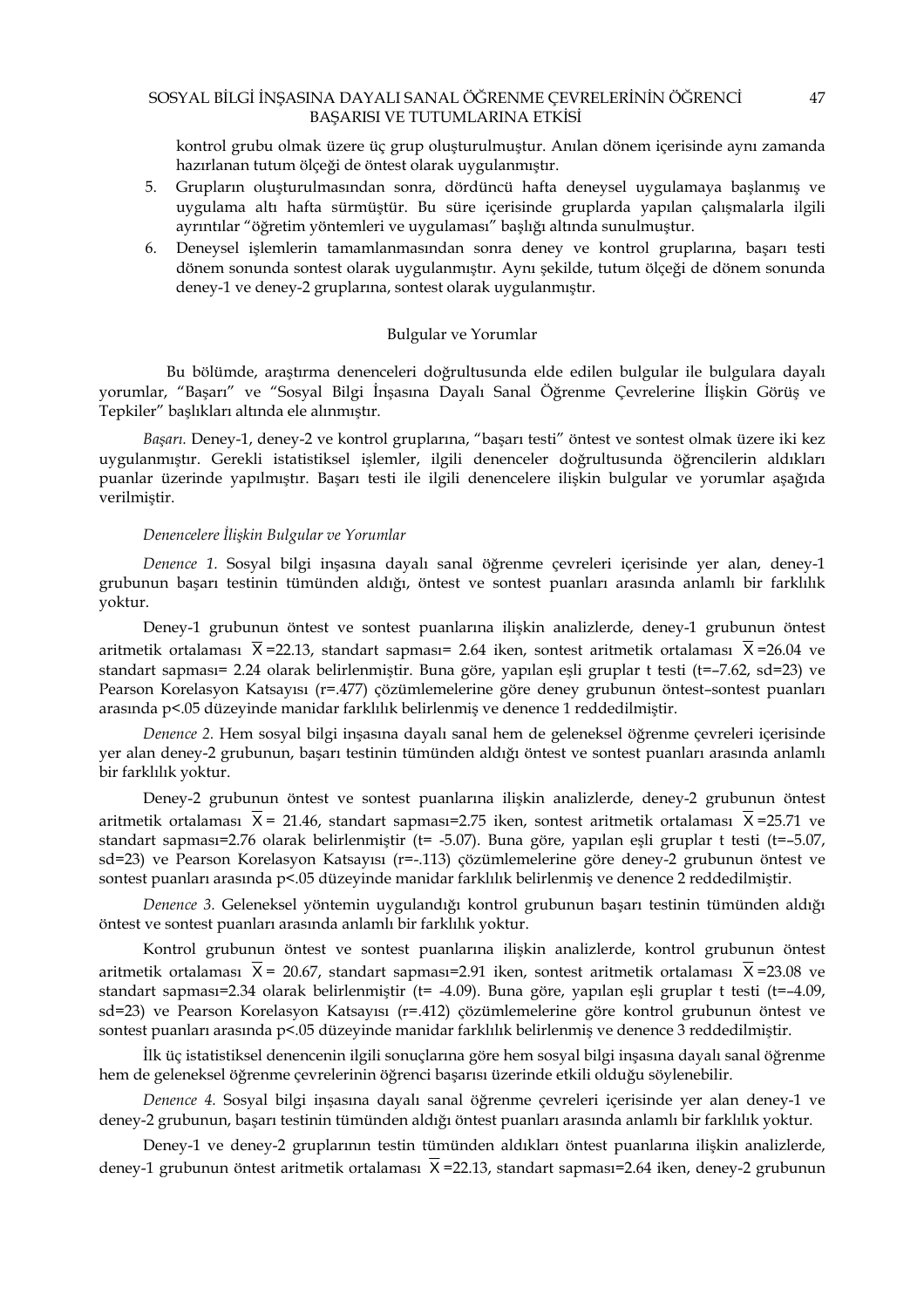öntest aritmetik ortalaması  $\overline{X}$  =21.46 ve standart sapması=2.75 olarak belirlenmiştir (t=.856). Bu açıdan, deney-1 ve deney-2 gruplarının başarı testinin tümünden aldığı öntest puanları arasında p<.05 düzeyinde anlamlı bir farklılık yoktur.

*Denence 5.* Sosyal bilgi inşasına dayalı sanal öğrenme çevreleri içerisinde yer alan deney 1 ve deney 2 grubunun, başarı testinin tümünden aldığı sontest puanları arasında anlamlı bir farklılık yoktur.

Deney-1 ve deney-2 gruplarının testin tümünden aldıkları sontest puanlarına ilişkin analizlerde, deney-1 grubunun öntest aritmetik ortalaması  $\overline{X}$  =26.04, standart sapması=2.24 iken, deney-2 grubunun sontest aritmetik ortalaması  $\bar{X}$  =25.71 ve standart sapması=2.76 olarak belirlenmiştir (t=.460). Buna göre, deney-1 ve deney-2 gruplarının başarı testinin tümünden aldığı sontest puanları arasında p<.05 düzeyinde anlamlı bir farklılık yoktur. Bu sonuç, yalnızca sosyal bilgi inşasına dayalı sanal (deney-1) ile hem sosyal bilgi inşasına dayalı sanal hem de geleneksel öğrenme çevrelerinde bulunan (deney-2) öğrencilerin, sontest puanları açısından birbirlerinden farklılaşmadıklarını göstermektedir. Bu durum her iki gruba yönelik uygulanan çevrelerin etkililiği ile açıklanabilir.

*Denence 6*. Sosyal bilgi inşasına dayalı sanal öğrenme çevreleri içerisinde yer alan deney 1 ve deney 2 grupları ile geleneksel öğrenme çevrelerinde yer alan kontrol gruplarının, testin tümünden aldıkları sontest puanlarının ortalamaları arasında anlamlı bir farklılık yoktur.

Grupların sontest puanları arasında yapılan tek yönlü varyans analizi sonuçlarına göre (F=10.46) p<.05 düzeyinde anlamlı bir farklılık belirlenmiştir. Yapılan LSD t testi sonuçlarına göre farklılık, kontrol grubu ile diğer iki deney grubu arasında belirlenmiştir. Bir başka deyişle, deney-1 ve deney-2 gruplarında elde edilen sontest başarı ortalaması ile kontrol grubundaki sontest başarı ortalaması arasında anlamlı bir farklılık olduğu görülmektedir. Buna göre, sosyal bilgi inşasına dayalı sanal ve hem geleneksel hem de sosyal bilgi inşasına dayalı sanal öğrenme çevrelerinin, geleneksel öğrenme çevrelerine göre öğrenci başarısı üzerinde daha etkili olduğu söylenebilir. Öte yandan deney-1 grubu ile deney-2 grubu sontest başarı ortalamaları arasında anlamlı bir farklılığın bulunmaması, deney-2 grubunun yer aldığı hem sosyal bilgi inşasına dayalı sanal hem de geleneksel öğrenme çevrelerinin öğrenmeye olan olumlu etkisi olarak yorumlanabilir. Elde edilen verilere göre, her üç grubun sontest puanları arasında anlamlı bir farklılık olmadığı yönündeki istatistiksel denence, deney grupları ile kontrol grupları karşılaştırıldığında reddedilmiş, deney grupları kendi içinde karşılaştırıldığında ise kabul edilmiştir*.* 

*Denence 7.* Sosyal bilgi inşasına dayalı sanal öğrenme çevreleri içerisinde yer alan deney-1 ve deney-2 grupları ile geleneksel öğrenme çevrelerinde yer alan kontrol gruplarının, erişi puanları ortalamaları açısından aralarında anlamlı bir farklılık yoktur.

Altıncı denencede, gruplar arasındaki sontest puanları açısından yapılan karşılaştırma sonucu, deney-1 ve deney-2 grubu lehine anlamlı bir farklılık bulunmuş, bunun farklı öğrenme çevrelerinden kaynaklandığı belirlenmiştir. Ancak, bir çevrenin etkiliğinin sınanmasında, erişi puanlarının kişinin ulaştığı başarı düzeyini yansıtması açısından daha ayırıcı sonuçlar verdiği söylenebilir. Her üç gruptaki öğrencilerin, sontest puanlarından öntest puanları çıkarılarak "erişi puanları" bulunmuştur. Her üç grubun sontest puanlarından öntest puanlarının çıkarılmasıyla elde edilen erişi puanları arasında (F=1.99) grupların erişi puanları ortalamaları açısından farklılaşmadıkları görülmektedir. Erişi puanları açısından her üç grup arasında fark olmadığı yönündeki yedinci denence, deney ve kontrol grupları karşılaştırıldığında kabul edilmiştir. Ancak, bir önceki denencede grupların sontest puan ortalamaları açısından farklılaştıkları göz önüne alındığında, grupların erişi puanları artimetik ortalamalarını dikkate almakta yarar vardır. Buna göre deney-1 grubu  $\bar{X}$  = 3.92 (S=2.52), deney-2 grubu  $\bar{X}$  =4.25 (S=4.11) ve kontrol grubu  $\overline{X}$  = 2.50 (S=2.81) olarak bulunmuştur. Grupların erişi puanları aritmetik ortalamaları karşılaştırıldığı zaman, aralarında deney gruplarının lehine belirgin bir farklılığın olduğu görülmektedir.

*Denence 8.* Deney-1, deney-2 ve kontrol gruplarının, bilişsel alanın bilgi düzeyi başarı puanları açısından sontest puanları arasında anlamlı bir farklılık yoktur.

Bilişsel alanın bilgi düzeyi sontest puanları açısından gruplar arasında (F=2.31) p<.05 düzeyinde anlamlı bir farklılık belirlenmemiştir. Bu sonuçlara göre, sosyal bilgi inşasına dayalı sanal ile geleneksel öğrenme çevrelerinin bilişsel basamağın bilgi düzeyindeki davranışların kazanılmasında, aynı etkiye sahip oldukları söylenebilir.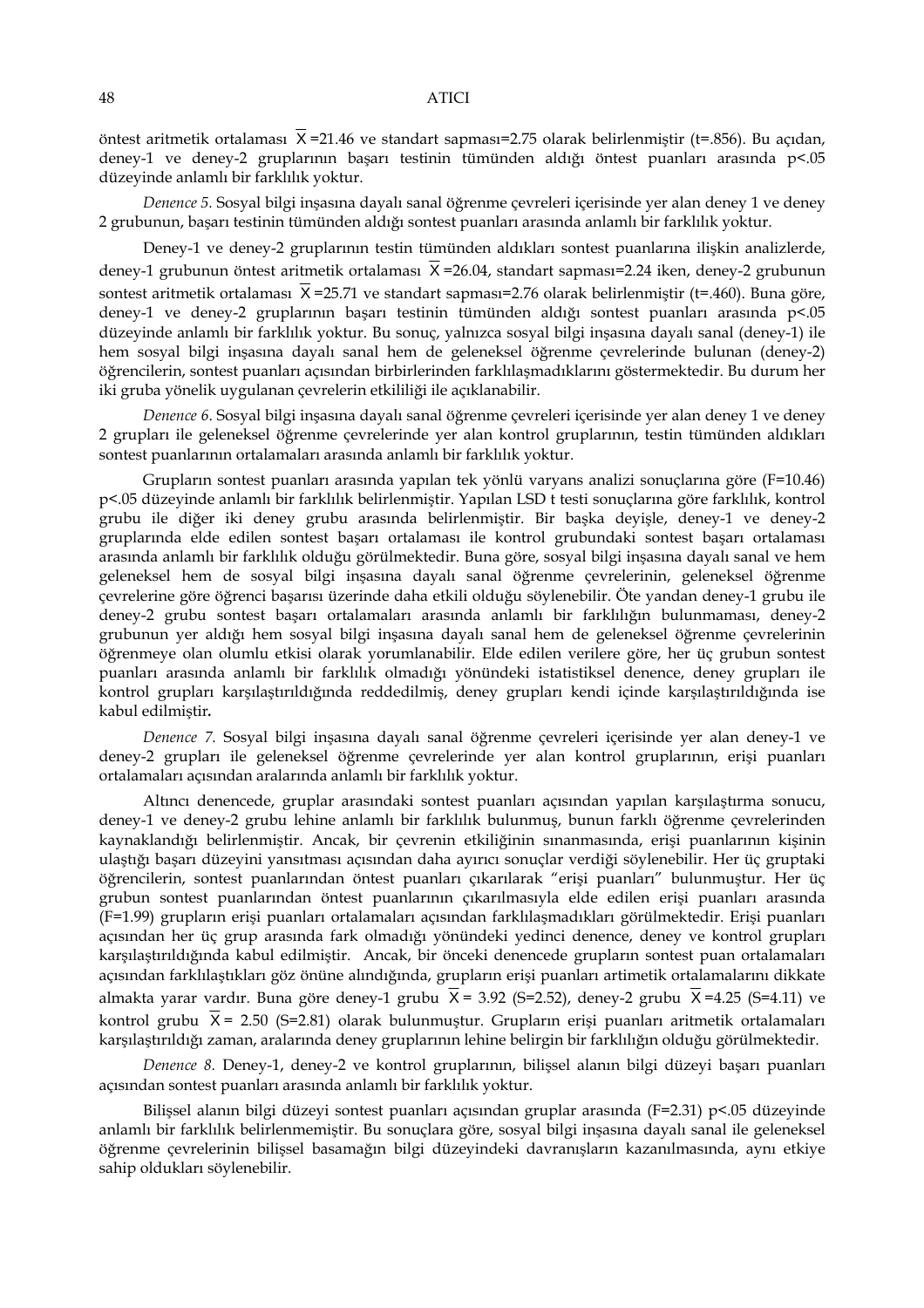*Denence 9.* Deney-1, deney-2 ve kontrol gruplarının, bilişsel alanın kavrama düzeyi başarı puanları açısından sontest puanları arasında anlamlı bir farklılık yoktur.

Bilişsel alanın kavrama düzeyi sontest puanları arasında (F=9.92) p<.05 düzeyinde anlamlı bir farklılık vardır. LSD t testi sonuçlarına göre belirlenen farklılık, kontrol grubu ile diğer iki deney grubu arasında gerçekleşmiştir. Sosyal bilgi inşasına dayalı sanal ve hem geleneksel hem de sosyal bilgi inşasına dayalı sanal öğrenme çevrelerinin, bilişsel basamağın kavrama düzeyine göre geleneksel öğrenme çevrelerinden öğrenci başarısı üzerinde daha etkili olduğu söylenebilir. Denence sekiz ve dokuzda, grupların sontest puanları, bilişsel alanın bilgi ve kavrama düzeyi başarı puanları açısından birbirleriyle karşılaştırılmıştır. Bunun yanında her grubun kendi içinde öntest ve sontest puanları arasında, bilişsel alanın bilgi ve kavrama düzeyi açısından farklılık olup olmadığı da ele alınmıştır. Çünkü, belirlenecek sonuç, grupların yer aldığı çevrelerin bilişsel alanın söz konusu düzeyleri açısından etkililiğini belirlemede yararlı olabilir. Grupların ilgili öntest-sontest puanları arasındaki farklılık, eşli gruplar t testi ile sınanmıştır. Her üç grubun, bilgi düzeyi öntest-sontest puanları arasında p<.05 düzeyinde anlamlı bir farklılık belirlenmiştir. Bu bulguya göre, her üç grupta uygulanan farklı çevrelerin öntest-sontest süreci boyunca bilişsel alanın bilgi basamağındaki davranışları kazandırmada etkili oldukları söylenebilir. Grupların, kavrama düzeyi öntest-sontest puanları arasında da p<.05 düzeyinde, anlamlı bir farklılık belirlenmiştir. Buna dayanarak, gruplarda uygulanan farklı çevrelerin öntest-sontest süreci boyunca bilişsel alanın kavrama basamağındaki davranışları kazandırmada etkili oldukları ifade edilebilir.

*Sosyal Bilgi İnşasına Dayalı Sanal Öğrenme Çevrelerine İlişkin Görüş ve Tepkiler* 

*Denence 10.* Deney-1 ve deney-2 gruplarının, tutum ölçeği öntest puanları arasında anlamlı bir farklılık yoktur.

Deney-1 ve deney-2 gruplarının tutum ölçeği öntest puanlarına ilişkin analizlerde, deney-1 grubunun öntest aritmetik ortalaması  $\overline{X}$  =148.92, standart sapması=16.94 iken, deney-2 grubunun öntest aritmetik ortalaması  $\bar{X}$  =152.50 ve standart sapması=16.78 olarak belirlenmiştir (t=-.736). Bu açıdan, deney-1 ve deney-2 gruplarının tutum ölçeği öntest puanları arasında p<.05 düzeyinde anlamlı bir farklılık yoktur.

*Denence 11.* Deney-1 ve deney-2 gruplarının, tutum ölçeği sontest puanları arasında anlamlı bir farklılık yoktur.

Deney-1 ve deney-2 gruplarının tutum ölçeği sontest puanlarına ilişkin analizlerde, deney-1 grubunun sontest aritmetik ortalaması  $\overline{X}$  =157.50, standart sapması=19.20 iken, deney-2 grubunun sontest aritmetik ortalaması  $\bar{X}$  =153.83 ve standart sapması=28.60 olarak belirlenmiştir (t=.521). Bu açıdan, deney-1 ve deney-2 gruplarının tutum ölçeği sontest puanları arasında p<.05 düzeyinde anlamlı bir farklılık yoktur.

*Denence 12.* Deney-1 grubunun, tutum ölçeği öntest-son test puanları arasında anlamlı bir farklılık yoktur.

Deney-1 grubunun tutum ölçeği öntest ve sontest puanlarına ilişkin analizlerde, deney-1 grubunun öntest aritmetik ortalaması  $\overline{X}$  =148.92, standart sapması= 16.94 iken, sontest aritmetik ortalaması  $\overline{X}$  =157.50 ve standart sapması= 19.20 olarak belirlenmiştir. Buna göre, yapılan eşli gruplar t testi (t=-2.134, sd=23) ve Pearson Korelasyon Katsayısı (r=.411) çözümlemelerine göre, deney grubunun öntest– sontest puanları arasında p<.05 düzeyinde manidar farklılık belirlenmiş ve denence 12 reddedilmiştir.

*Denence 13.* Deney-2 grubunun, tutum ölçeği öntest-sontest puanları arasında anlamlı bir farklılık yoktur.

Deney-2 grubunun tutum ölçeği öntest ve sontest puanlarına ilişkin analizlerde, deney-2 grubunun öntest aritmetik ortalaması X =152.50, standart sapması= 16.78 iken, sontest aritmetik ortalaması  $\overline{X}$  =153.83 ve standart sapması= 28.60 olarak belirlenmiştir. Buna göre, yapılan eşli gruplar t testi (t=--.297, sd=23) ve Pearson Korelasyon Katsayısı (r=.642) çözümlemelerine göre, deney grubunun öntest– sontest puanları arasında p<.05 düzeyinde manidar farklılık belirlenmemiş ve denence 13 kabul edilmiştir.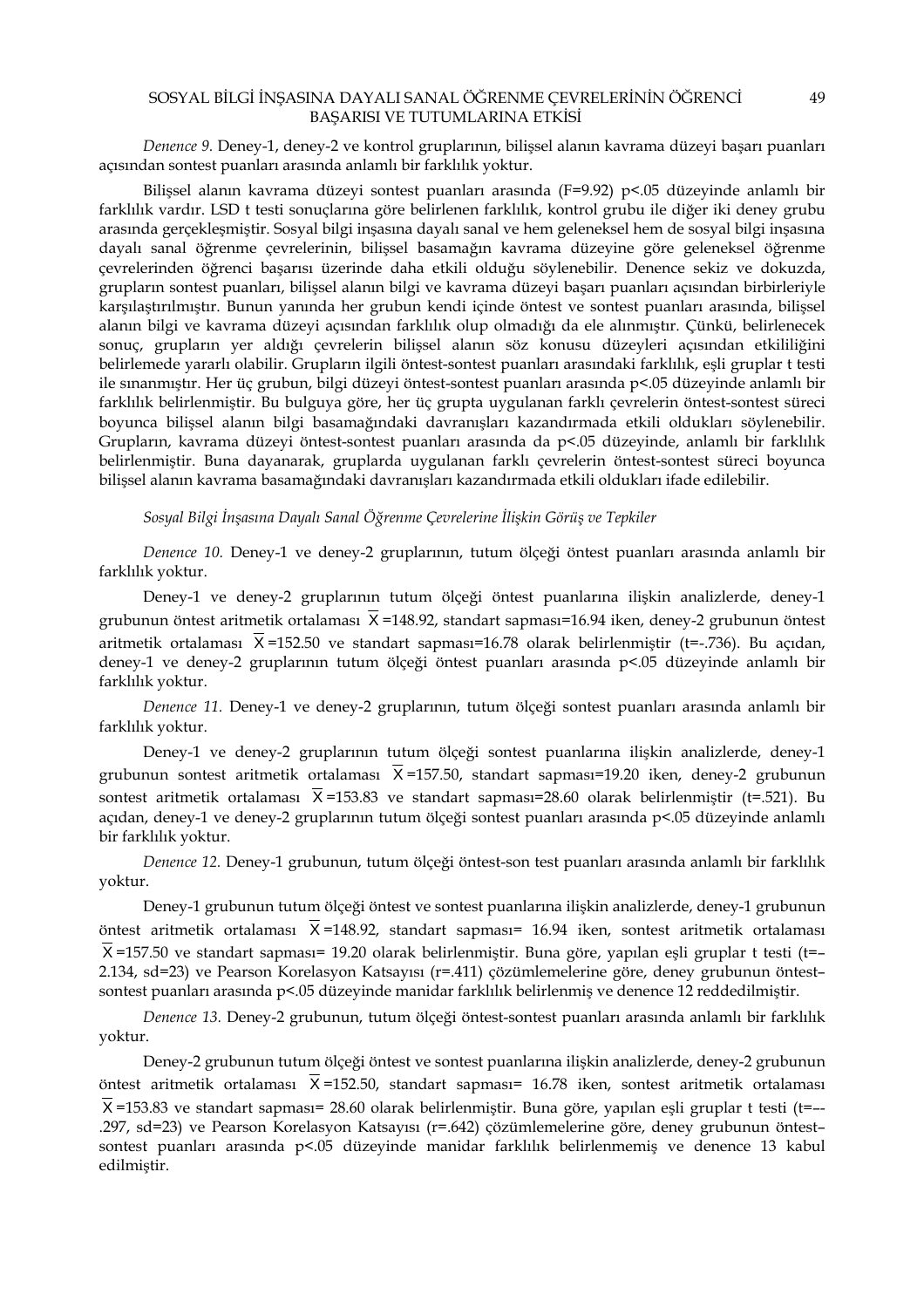*Denence 14.* Sosyal bilgi inşasına dayalı sanal öğrenme çevreleri içerisinde yer alan Deney-1 ve deney-2 gruplarının tutum ölçeği erişi puanları ortalamaları açısından aralarında anlamlı bir farklılık yoktur.

Her iki gruptaki öğrencilerin sontest puanlarından öntest puanları çıkarılarak, "erişi puanları" bulunmuş ve gruptaki öğrencilerin erişi puanları ortalamaları arasında anlamlı bir farklılık olup olmadığı, bağımsız gruplar t testi ile sınanmıştır. deney-1 ve deney-2 gruplarının tutum ölçeği erişi puanları arasında p<.05 düzeyinde anlamlı bir farklılık yoktur. Ancak, erişi puanları açısından deney grupları karşılaştırıldığında, deney-1 grubunun erişi puanı aritmetik ortalamasının ( $\bar{X}$ =8.58), deney-2 grubu erişi puanı aritmetik ortalamasından ( $\overline{X}$  =.92) daha yüksek olduğu görülmektedir. Buna göre, deney-1 grubunun sosyal bilgi inşasına dayalı sanal öğrenme çevrelerine yönelik olarak deney-2 grubundan daha çok olumlu tutuma sahip olduğu söylenebilir.

### Tartışma ve Sonuç

Eğitimde çağdaş eğilimler, sanal öğrenme gibi çevrelere ve sosyal bilgi inşası gibi modellere duyulan gereksinimi de ortaya koymaktadır. Geleneksel sınıf anlayışından, sanal sınıflara doğru yaşanan değişim ve var olan eğilimler, akademik uygulamaların, geleceğe ilişkin rollerinin tanımlanmasında da belirleyici bir rol oynayacaktır. 1970'lerin başıdan itibaren bilgisayar ağlarını benimseyen eğitimciler (Harasim, 1990), 1980'lerden itibaren, coğrafi olarak dağınık bulunan öğrencilere, çevrimiçi kurslar tasarımlama, bunları kavramsallaştırma ve sunmada birçok deneysel çalışma yapmışlardır. Bu deneysel çalışmaların en temel nedeni, e-posta, bilgisayar konferansı ve haber-grupları gibi, genel ağ araçlarının spesifik olarak, eğitsel etkinlikleri desteklemek için tasarımlanmamış olmasıdır. Bundan daha önemlisi ise, modern bilgi ve iletişim teknolojilerinden yararlanılarak öğrenmenin başarılı olarak gerçekleştirilmesinde, eğitsel strateji ve kaygılara, düşük düzeyde vurgu yapılmış olmasıdır (Roberts ve Sapio, 1998).

Teknolojik araçların eğitim açısından kullanılması, iki sonuca yol açmıştır. Birinci olarak, teknolojinin sahip olduğu sınırlılıklar, düşük düzeyde eğitsel performans meydana getirmiştir. İkinci olarak da teknoloji, farklı öğrenme alanlarının oluşturulmasına yol açmıştır. Var olan eğitsel yapı ve roller, yeni teknolojilerin eğitsel süreçler içerisinde uygulanmasına bir temel sağlarken, yeni arayışları da zorunlu kılmaktadır. Bu arayışların başında da öğrenmenin, farklı alanlarda gerçekleştirilebileceğinin tanınması ve kabul edilmesi gelmektedir. Bu noktada, özellikle üniversitenin temel anlayışının değişime açıklık olduğunun ve gittikçe sanal hale geldiğinin de dikkate alınması gerekmektedir. Bu durum, sanal eğitimin geleceğe yönelik betimlenmesinde öğretmen, öğrenci ve öğrenmenin meydana geldiği, ilişkisel çevre üzerinde durulmasına yol açmaktadır. Yeni küresel iletişim altyapıları ve teknolojileri, sanal eğitim biçimini gündeme getirmektedir. Buna bağlı olarak da bireylerin yaşam ve çalışma biçimleri, "mobil (seyyar)" bir hale gelmektedir. Artık, dünya çapındaki bütün üniversiteler, sanal öğrenme çevreleri kapsamında yeni olanaklar sunma durumunda kalmaktadır.

Sanal öğrenme çevrelerinin, etkili olarak gerçekleştirilebilmesi için özellikle, uygun öğrenme teori ve modellerine ihtiyaç duyulmaktadır. Oluşturmacı/yapılandırmacı teorinin, bilgisayar ve iletişim teknolojilerine paralel olarak, bir gelişim göstermesi de bunun en önemli bir göstergesidir. Davranışçı ve bilişselci öğrenme teori ve modellerine, alternatif birtakım dayanaklar sağlayan, oluşturmacı/yapıcı öğrenme anlayışının, özellikle bu çevreler kapsamında dikkate alındığı gözlenmektedir.

Bu değişimin gerçekleşmesine, bilgisayar ortamlı iletişim ve sanal öğrenme çevreleri gibi yeni teknolojik uygulamaların katkıda bulunduğu söylenebilir. Ancak, BOİ ve sanal öğrenme çevreleri gibi yeni teknolojik olanaklar, cevaplandırmayı gerektiren birçok soruyu da beraberinde getirmektedir. Bu sorulardan bazıları, aşağıdaki gibi belirtilebilir:

- Sanal öğrenme çevrelerinde öğretmen rolleri nelerdir?
- Sanal öğrenme çevreleri, katılımcıların öğrenmelerini nasıl ve hangi yönlerden geliştirmektedir?
- Sanal öğrenme çevrelerini kullanan öğretmen ve öğrencilerin tutumları nasıldır?
- Sanal öğrenme çevrelerinin uygulanmasında karşılaşılan temel sorunlar nelerdir?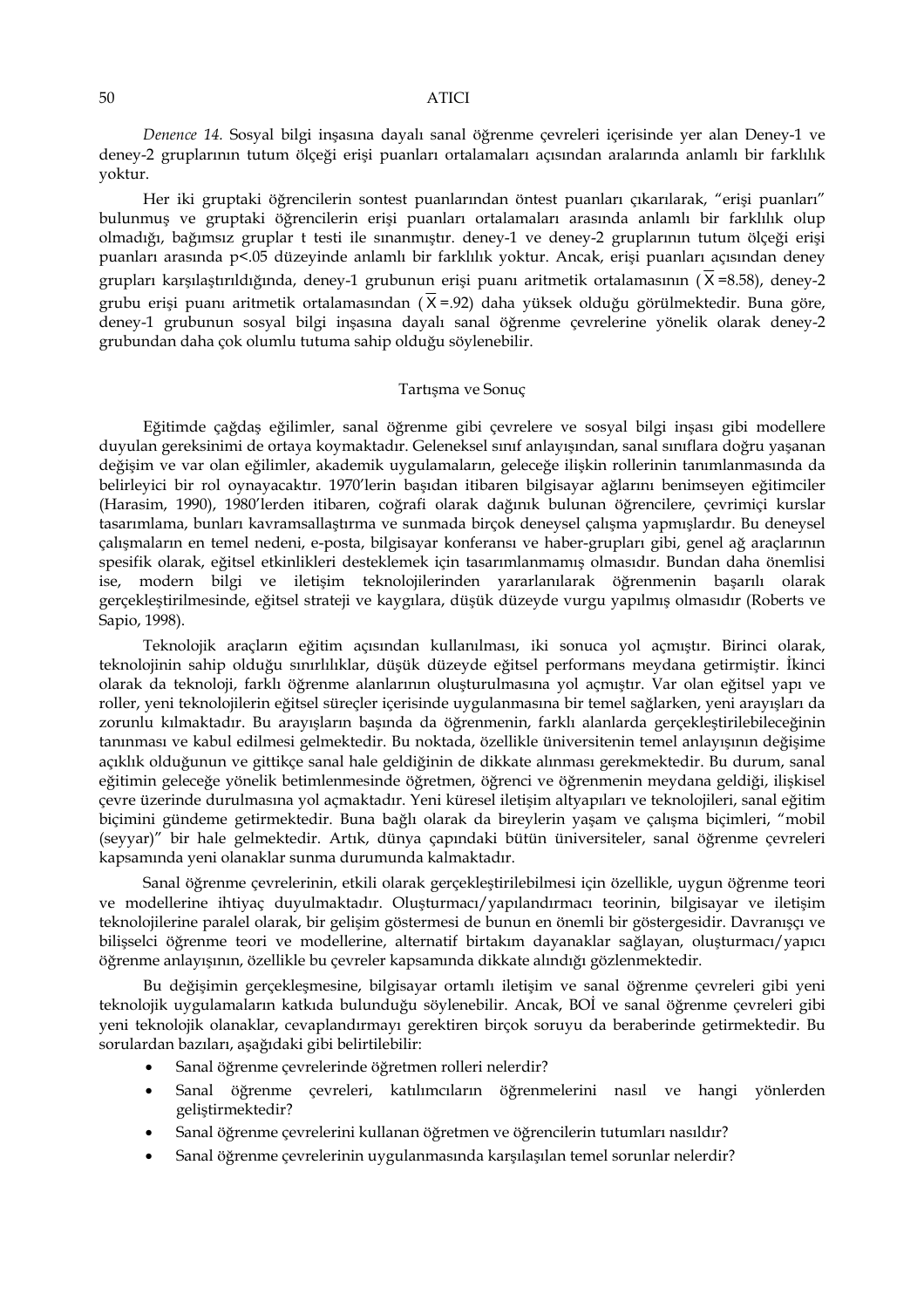- Sanal öğrenme çevreleri kapsamında yapılan çalışmalarda hangi problemlerle karşılaşılmaktadır?
- Teknik, sosyal ve eğitsel altyapılar arasındaki ilişkiler nelerdir?
- Yeni eğitim teknolojileri, eğitsel uygulamaları nasıl etkilemektedir?
- Fiziksel sınıftan sanal öğrenme çevresine geçiş, öğretim elemanı ve öğrenciler arasındaki ilişkileri ve sosyal rolleri nasıl şekillendirmektedir?
- Sanal öğrenme çevreleri (SÖÇ) gibi yeni çevreler, eğitsel uygulamaların geliştirilmesinde etkili olarak nasıl kullanılabilir?

İlgili gelişimlerin analiz edilmesi ve yorumlanmasında, yapılan bu araştırma ile diğer ilgili araştırmaların karşılaştırmalı olarak ele alınması, önemli görünmektedir. Bu araştırma kapsamında elde edilen sonuçlar, ilgili diğer araştırmalar dikkate alınarak, aşağıda maddeler halinde sunulmaktadır:

- SÖÇ, öğrenciler arasında ortaklaşa çalışmayı teşvik etmektedir (Selinger, 1997). Ayrıca, ortaklaşa/işbirlikli çalışma ve etkinlikler, SÖÇ'ün kendiliğinden gerçekleşen önemli bir görünümüdür.
- Sanal öğrenme çevresi, yüz yüze öğretim ortamlarına önemli bir destek sağlamaktadır. Kullanımı kolaydır. Sanal öğrenme çevresinde, başarının anahtarı, nitelikli içeriktir (Sisk, 2001). Ancak, ülkemiz açısından, internet ortamında, özellikle akademik ve eğitim amaçlı Türkçe kaynakların yetersizliği, bu durumun gerçekleştirilmesinde önemli bir engeldir.
- Sosyal etkileşimin gerçekleştirilmesinde ortamın sahip olduğu özellikler belirleyicidir (Curtis ve Lawson, 2001). Fakat sosyal etkileşimin gerçekleştirilmesinde, sadece ortam değil, öğretmen-öğrenci, öğrenci-öğrenci arasındaki iletişim ve etkileşimler ile sahip olunan tutumlar da önemli ve etkilidir.
- Herhangi bir zorunluluk olmamasına rağmen, katılımcıların, "FUVLE" olarak adlandırılan SÖÇ'e yoğun olarak katıldıkları ortaya çıkmıştır. Bu, Russell'in (2000) bulgusunu destekler niteliktedir.
- Bu araştırma, sosyal bilgi inşasına dayalı sanal öğrenme çevrelerinde öğrenci denetiminin etkili olduğunu ortaya koymuştur. Ayrıca, öğrenilecek içerik hakkında yeterli bilgiye sahip olmasa dahi, öğrencilerin, bu bilgileri uygun yönlendirmelerle araştırıp bulabileceklerini göstermiştir. Öğrenciler, öğrenilecek içeriğin ve kullanılacak stratejilerin seçimine de karar verebilirler. Ayrıca, öğrenme sürecine yönelik yaşantı ve bilgilerini işe koşmada, uygun bilişsel stratejilere de sahiptirler.
- Bu araştırma, internetin en önemli avantajı olarak, asenkron iletişimi gösteren Oliver'ın (1998) düşüncesini, SÖÇ açısından da desteklemektedir.
- Araştırma, etkili SÖÇ'ün geliştirilmesinde, öğrenci denetiminin esas olduğunu ortaya koymuştur.

Ayrıca, bu araştırma, aşağıda belirtilen diğer araştırma bulguları ile de tutarlıdır:

- Öğrenciler, daha aktif roldedir ve ezberleyicilikten daha çok, problem çözücü olmuşlardır (Collins ve Berge, 1996; Jonassen, 1994; Ocker ve Yaverbaum, 1999).
- Asenkron teknolojiler, bireylere kendi hızında öğrenme imkânı sağlamıştır (Benbunan-Fich ve Hiltz, 1999).
- Öğrencilerin, kendi öğrenmelerinden sorumlu olmalarını teşvik etmektedir (Chong, 1998; Lamy ve Goodfellow, 1999; Ocker ve Yaverbaum, 1999).
- Bütün posta ve yanıtların, hiyerarşik olarak gösterildiği, e-bülten panosu, bireylerin, daha sonra mesajları gözden geçirebilmelerini kolaylaştırmaktadır (Kahmi-Stein, 2000a; O'Malley, 1995).
- Öğrencilerin elektronik bülten panosunu kullanarak yapmış oldukları tartışmalar, daha nitelikli katılımda bulunmalarına yol açmıştır (Irvine, 2000).
- Asenkron teknolojiler, öğrencilere, bakış açıları, yaşantı ve deneyimlerini paylaşma, ilişki geliştirme ve yardım isteme olanağı vermektedir (Chong, 1998).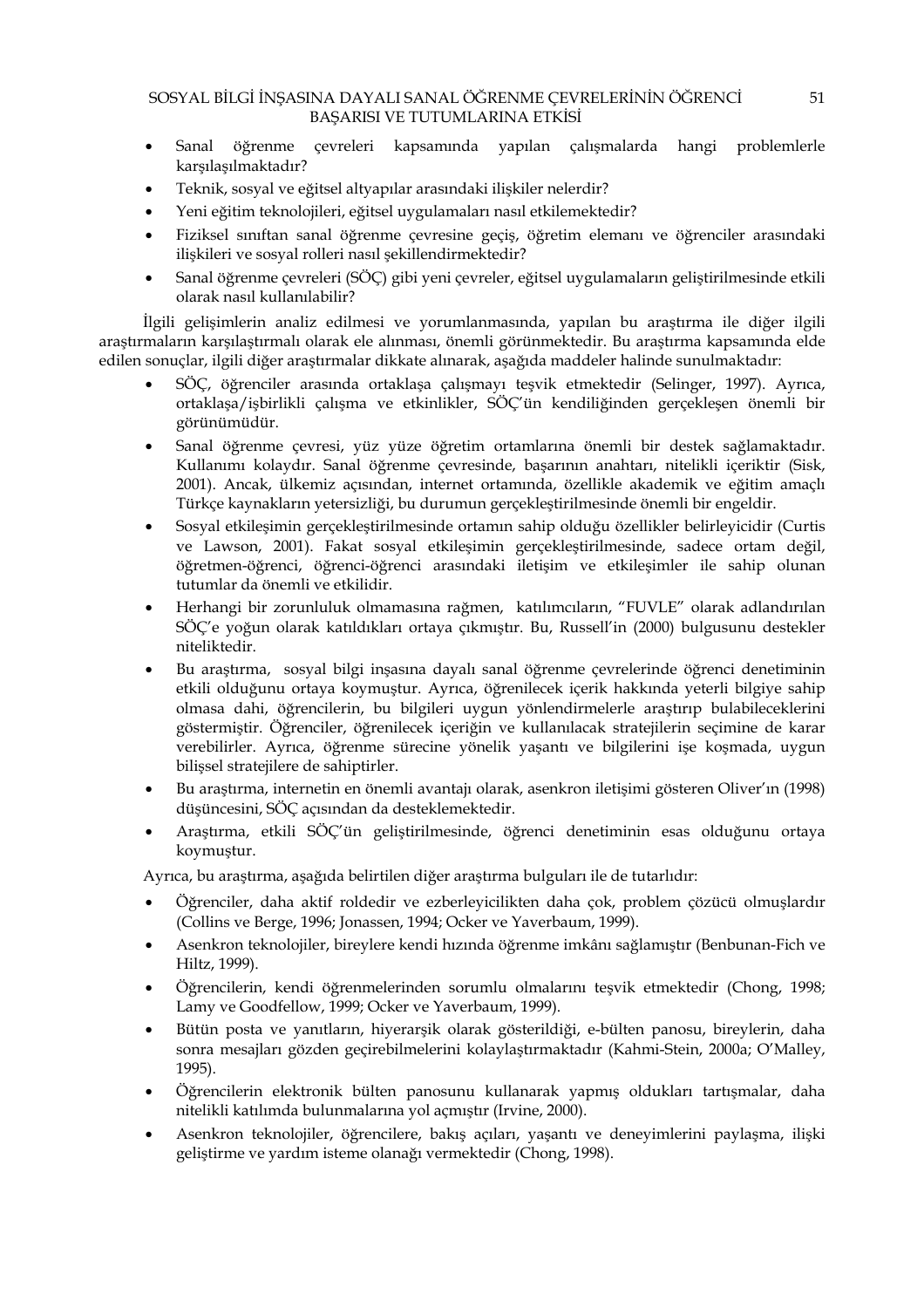- Asenkron teknolojiler, öğrencilerin birbirlerini destekleme ve teşvik etmesini sağlamaktadır (Collins ve Berge, 1996; Kahmi-Stein, 2000b; Sengupta, 2001).
- Bilgisayar ortamlı iletişim, sosyal bilgi inşasını desteklemektedir (Zhu, 1996).

# Öneriler

- Araştırma sonucu, elde edilen bulgulara dayalı olarak geliştirilen öneriler, aşağıdaki başlıklar altında ele alınmıştır. Bunlar:
- Yükseköğretim kurumlarına yönelik öneriler,
- Sosyal bilgi inşasına dayalı sanal öğrenme çevrelerinin geliştirilmesi ve kullanılmasına ilişkin öneriler,
- Yeni araştırmalar için öneriler.

# *Yükseköğretim Kurumlarına Yönelik Öneriler*

Bilgisayar ve ağ teknolojileri, siber-uzayda, bireylere yeni öğrenme olanakları sağlamaktadır. Bu doğrultuda, yükseköğretim kurumları geleneksel rollerini sürdürmeye devam ederlerse, değişen dünyaya ayak uyduramayıp tıkanma noktasına geleceklerdir. Yükseköğretim kurumlarına yönelik olarak geliştirilen öneriler, aşağıda maddeler halinde sunulmuştur:

- Yükseköğretim kurumları, bilgi ve iletişim teknolojileri doğrultusunda, var olan yapı ve sistemlerini gözden geçirmelidirler.
- Yükseköğretim kurumları, sanal öğrenme çevreleri gibi ortaya çıkan yeni öğrenme-öğretme ortamları için deneysel araştırma ve uygulama programlarına öncelik vermelidirler.
- Öncelikli olarak, öğretmen yetiştiren fakültelerin, bilgi ve iletişim teknolojilerine uygun bir biçimde donatılması sağlanmalıdır.
- Yükseköğretim kurumları, öğrenmenin farklı alanlarda gerçekleştirilebileceğini tanımalı ve kabul etmelidirler. Buna ilişkin gerekli düzenlemeleri ivedilikle yapmalıdırlar.
- Yükseköğretim kurumları, üniversitenin temel anlayışının değişime açıklık olduğunu ve gittikçe sanal hale geldiğini dikkate almalıdırlar.
- Yükseköğretim kurumları, dünya çapındaki birçok üniversitenin, sanal öğrenme çevreleri kapsamında, küresel olarak yeni olanaklar sunduğunu dikkate alarak, yapılanmalarını sağlamalıdırlar.
- Yükseköğretim kurumları, artan öğrenci sayılarının eğitim gereksinimlerine cevap verebilme, kaynakların paylaşılması ve kullanılması, yönetsel yükü azaltma, personeli sürekli geliştirme kapsamında SÖÇ'ten yararlanabilirler.
- Yükseköğretim kurumları, temel bilgisayar ortamlı iletişim teknolojilerinin kullanımı kapsamında öğrenci, akademik ve idari personele yönelik eğitsel programlar düzenlemeye öncelik vermelidirler.
- Yükseköğretim kurumları, sanal öğrenme çevrelerinin geliştirilmesi ve kullanılmasına yönelik gerekli altyapı ve olanakları sağlamalıdırlar.

# *Sosyal Bilgi İnşasına Dayalı Sanal Öğrenme Çevrelerinin Geliştirilmesi ve Kullanılmasına İlişkin Öneriler*

Eğitsel açıdan, sosyal bilgi inşasına dayalı sanal öğrenme çevrelerinden etkili bir biçimde yararlanılabilmesi, öncelikle, geliştirilme aşamalarına ve kullanılma düzeylerine bağlıdır. Aşağıda, sosyal bilgi inşasına dayalı sanal öğrenme çevrelerinin geliştirilmesi ve kullanılmasında önem arz eden konulara ilişkin öneriler sunulmuştur:

- Teknoloji üzerinde değil, teknoloji aracılığıyla öğrenme üzerinde odaklanmaya dikkat edilmesi,
- Donanımdan daha çok, eğitsel yöntem ve içeriğin vurgulanması,
- Akademik personelin, gelişen bu yeni ortam ve anlayışların farkında ve bilincinde olması,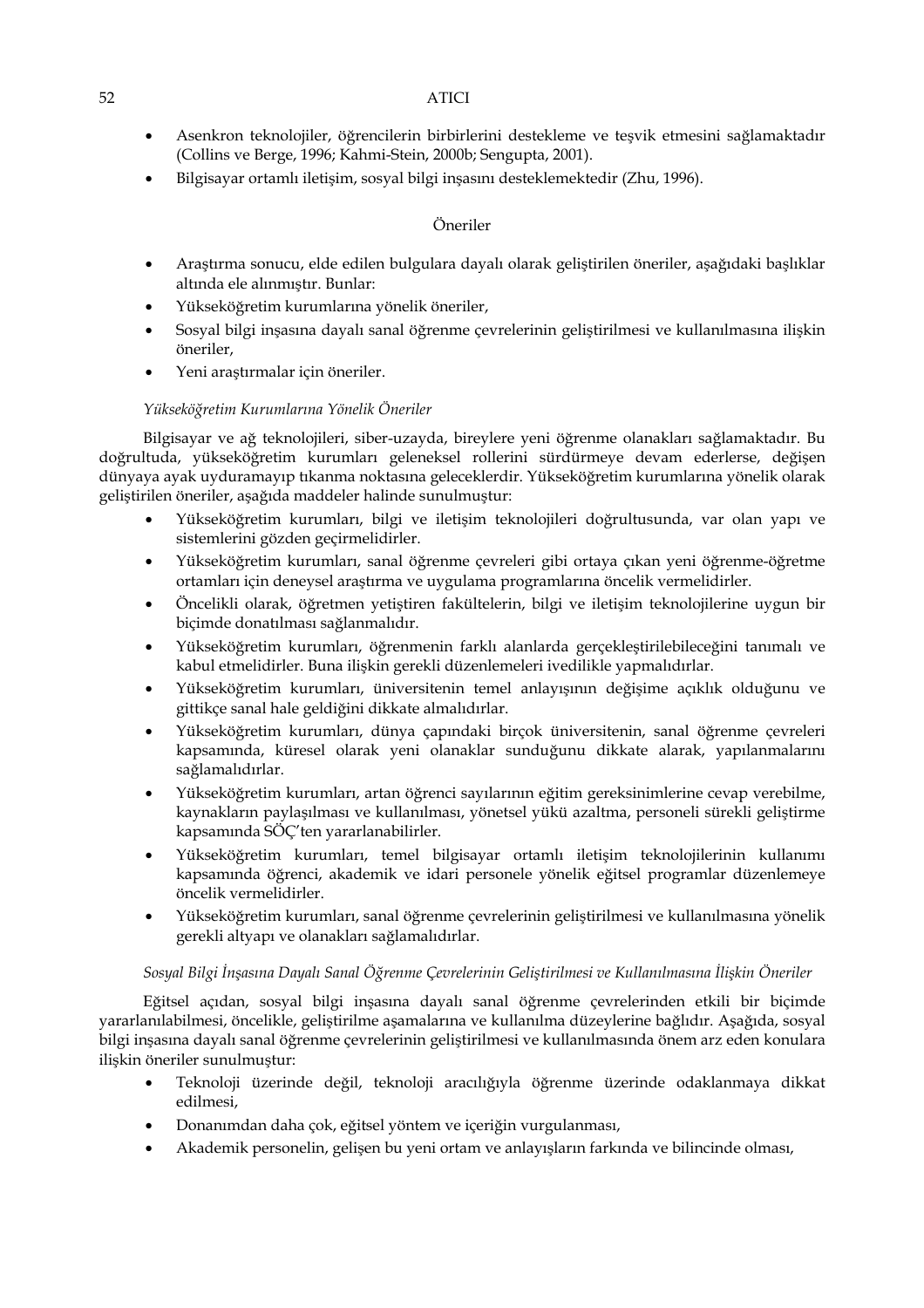- Öğrenmenin, başarılı olarak gerçekleştirilmesinin desteklenmesinde, eğitsel strateji ve kaygılara yüksek düzeyde vurgu yapılması,
- Sanal öğrenme çevrelerinin etkili olarak gerçekleştirilebilmesinde, uygun öğrenme teori ve modellerinin kullanılması,
- Öğrenci merkezli öğrenme-öğretme yaklaşımlarının işe koşulması,
- Sanal öğrenme çevrelerinin geliştirilmesi ve kullanılmasında, öğretmen ve öğrencilerin, iletişim araçlarını kullanabilme yeterliliğinin dikkate alınması,
- Sanal öğrenme çevrelerinin geliştirilmesinde, öğrenme-öğretme hedefleri ile buna uygun öğrenme-öğretme stratejilerine önem ve öncelik verilmesi,
- İlgili eğitim kurumunun, SÖÇ'ü kullanmaya yönelik açık bir hedefinin olup olmadığına bakılması,
- SÖÇ'ün desteklenmesi ve yürütülmesinde, uygun olan kaynakların belirlenmesi,
- Ne kadar sayıda öğrenci ve öğretim elemanının, sistemi kullanabilmesine olanak sağlandığına dikkat edilmesi,
- Sistemin maliyetinin hesaplanması,
- SÖÇ'ün, temel olarak ortaklaşa/işbirlikli öğrenme paradigması üzerinde temellendirilmesi,
- Öğrencilerin, bilgiyi özgürce ve kolaylıkla, ama disiplin ve amaç ile birlikte keşfetmelerinin amaçlanması,
- Sanal öğrenme çevresinde, başarının anahtarının, nitelikli içerik olduğunun unutulmaması.

### *Yeni Araştırmalar İçin Öneriler*

 Bu araştırma kapsamında geliştirilmiş olan sosyal bilgi inşasına dayalı sanal öğrenme çevresinin, öğrenmeye etkisi ve katkısı olumlu bulunmuştur. Bu araştırma verilerinden yola çıkarak, yapılabilecek yeni araştırmalara ilişkin olarak aşağıdaki önerilerde bulunabilinir:

- Edebiyat, sosyoloji, tarih, felsefe vb. alanlar açısından da bu çevrenin etkiliğinin belirlenmesine ilişkin çalışmalar yapılabilir.
- Sanal öğrenme çevrelerine ilişkin olarak, yalnızca niteliksel araştırma yöntemlerinin kullanıldığı, ayrıntılı ve kapsamlı araştırmalar yapılabilir.

# Kaynakça

Balcı, A. (1995). *Sosyal Bilimlerde Araştırma*. Ankara: Bilgisayar Yay. Tic. Ltd. Şti.

- Benbunan-Fich, R., Hiltz, S. R. (1999). Impacts of Asynchronous Learning Networks on Individual and Group Problem Solving: A Field Experiment. *Group Decision and Negotiation*, pp. 409-426.
- Chong, S-M. (1998). Models of Asynchronous Computer Conferencing for Collaborative Learning in Large College Classes. In C. J. Bonk&K. S. King (Eds.), *Electronic Collaborators* (pp.157-182). Mahwah, NJ:Lawrence Erlbaum.
- Cole, M. (1996). *Cultural Psychology, a once and Future Discipline*. Cambridge, MA: The Belknap Press of Harvard University Press.
- Collins, M., Berge, Z. (1996). *Facilitating Interaction in Computer Mediated Online Courses.* Retrieved August 15, 2002 (de indirildi) from the World Wide Web: http://www.emoderators.com/ moderators/flcc.html.
- Curtis, D. D., Lawson, M. J. (2001). Exploring Collaborative Online Learning. *JALN,* 5 (1).
- Harasim, L. (Ed.). (1990). *Online Education: Perspectives on a New Environment*. New York: Praeger.
- http://fuvle.firat.edu.tr (Eylül 2002-Aralık 2003 tarihleri arasında erişimi sağlanan ve araştırmacı tarafından sanal öğrenme çevresi olarak oluşturulan site).
- http://cvles.firat.edu.tr (Ağustos 2002-Eylül 2003 tarihleri arasında erişimi sağlanan ve araştırmacı tarafından çevrimiçi anketler için oluşturulan site).
- Irvine, S. E. (2000). What Are We Talking About? The Impact of Computer-Mediated Communication on Student Learning, (*ERIC Document Reproduction Service No. ED444494).*
- Jonassen, D. H. (1994). Thinking Technology, Toward a Constructivist Design Model. *Educational Technology,* 34 (4), pp. 34-37.